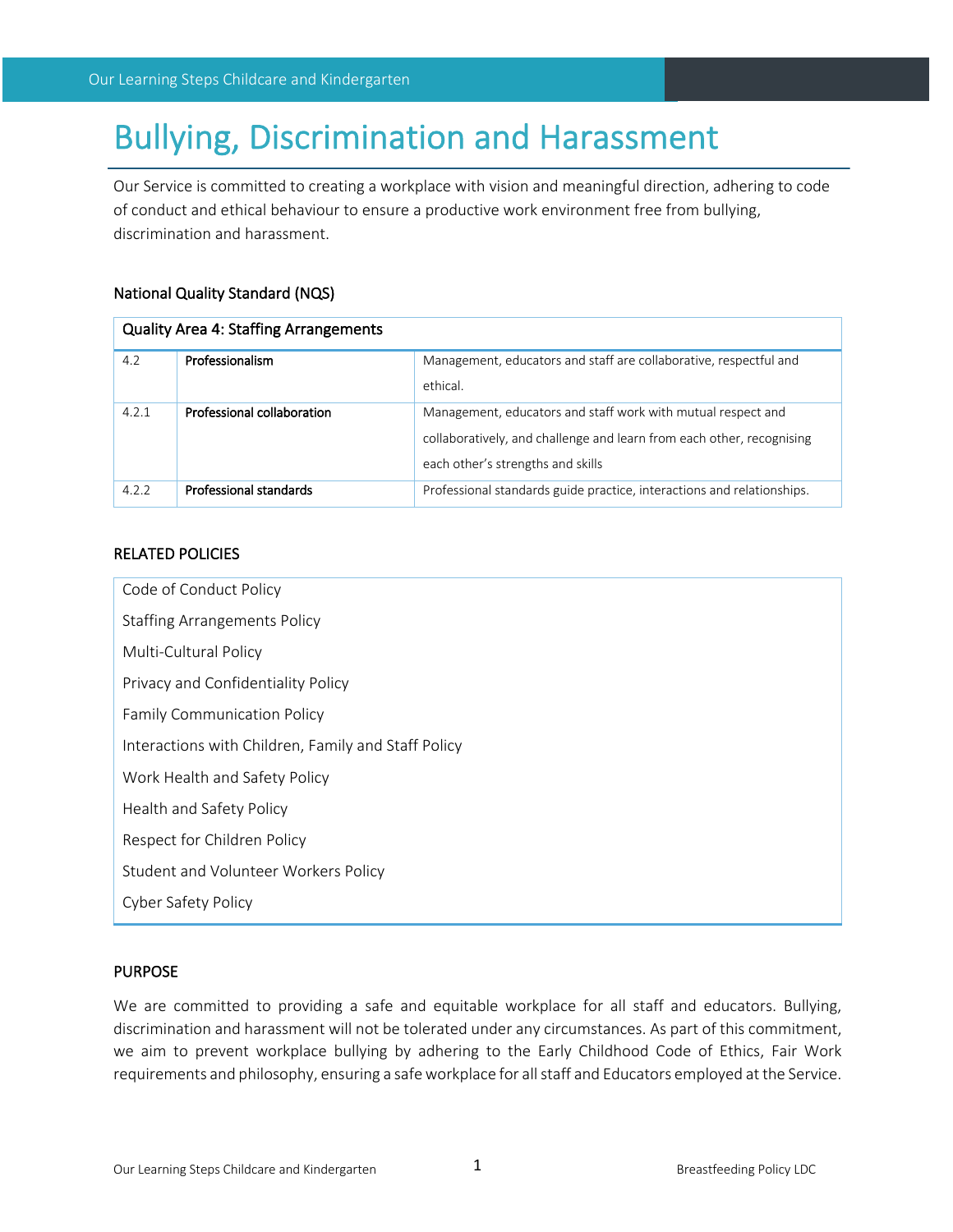## **SCOPE**

This policy applies to staff, management and educators of the Service.

## IMPLEMENTATION

Everyone has a right not be bullied or harassed at work. Workplace bullying occurs when a person or group of people repeatedly behave unreasonably towards a worker or a group of workers, creating a risk to health and safety. Bullying may involve any of the following types of behaviour:

- Aggressive or intimidating conduct
- Belittling or humiliating comments
- Spreading malicious rumours
- Teasing, practical jokes or 'initiation ceremonies'
- Exclusion from work-related events
- Unreasonable work expectations
- Displaying offensive material
- Pressure to behave in an inappropriate manner

Bullying does not include management action carried out in a reasonable manner.

Discrimination occurs when someone is treated less favourably than others because they have a particular characteristic or belong to group within the population, such as age, race or gender.

Harassment involves unwelcome behaviour that intimidates, offends or humiliates a person because of particular characteristics as listed above and including; disability, religion, or sexuality.

There are a number of anti-discrimination, equal employment opportunities, workplace relations, and human rights laws which make it illegal to discriminate or harass a person in the workplace.

Our Service philosophy, code of conduct and early childhood code of ethics will guide educator interactions and best practice by providing a vision, a purpose and meaningful direction to ensure a safe working environment for all staff.

#### Management and Nominated Supervisor will ensure:

- A thorough induction process for new employees is conducted at the commencement of employment
- They have a comprehensive understanding of the Service's code of conduct, complaint and grievance policy and the Early Childhood Code of Ethics which will be reviewed annually
- Educators are informed that inappropriate behaviour, including bullying and harassment will not be tolerated
- Educators are aware of the Service's bullying and harassment procedure
- Inappropriate behaviour is addressed
- Educators are aware of appropriate interactions through professional development and training